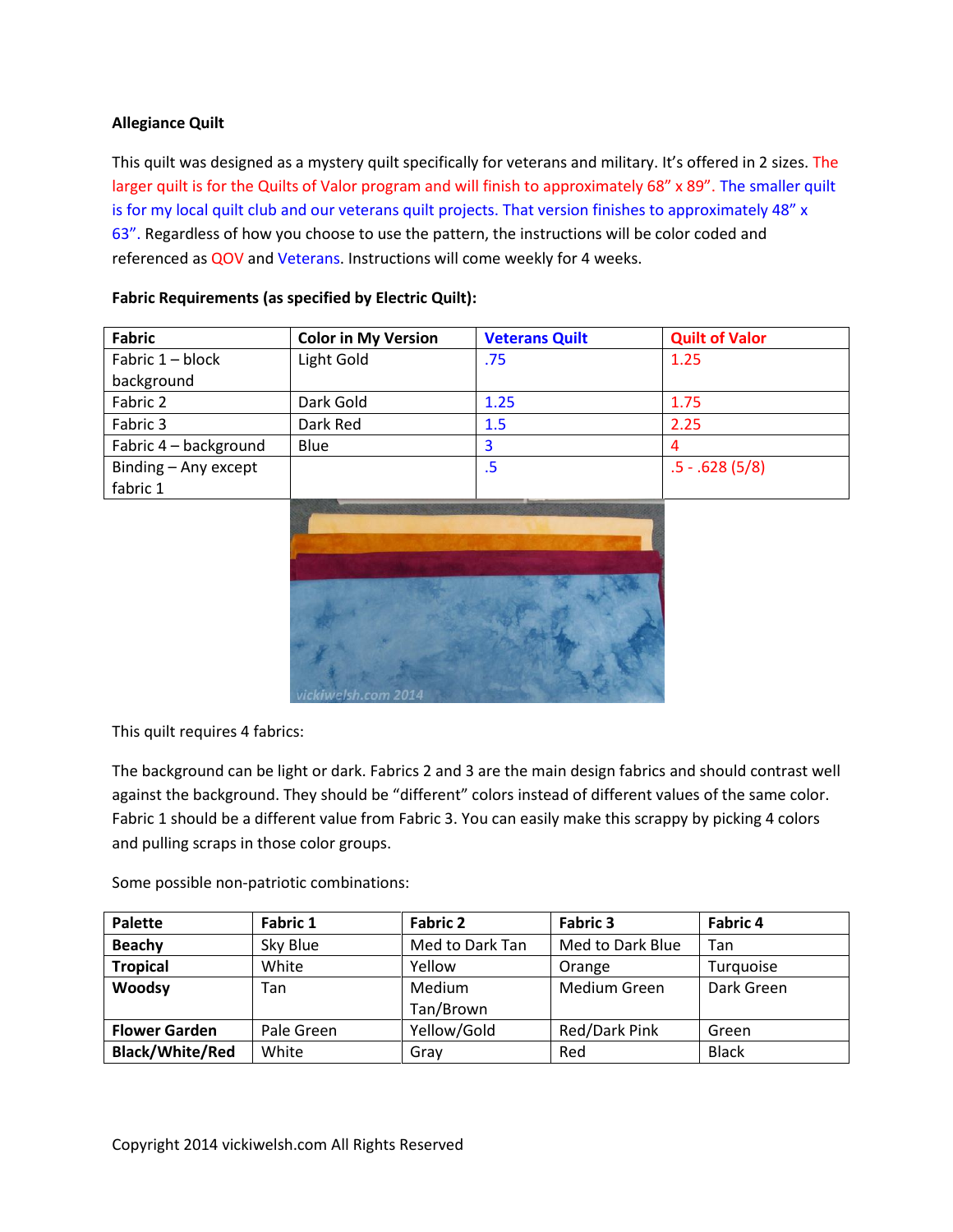## **Step 1**

In this step we will make 18 pinwheel blocks.



Using Fabrics 1 (pale yellow) and 3 (dark red) make 18 pinwheel blocks. For the veterans quilt the blocks will finish to 6" (6.5" unfinished). For the Quilt of Valor the blocks will finish to 9" (9.5" unfinished).

There are many ways to make a pinwheel block and you should use your favorite method. If you are cutting half square triangles here are the cutting instructions:

Veterans quilt: Cut 36 squares in each fabric 3 7/8" and cut once on the diagonal.

Quilt of Valor: Cut 36 squares in each fabric 5 3/8" and cut once on the diagonal.

You can press the seam however you prefer. Just try to minimize the bulk at the center of the block. The direction of the seams on the edges of the block doesn't matter at all.

### **Step 2**



Time to make some rail fence blocks. All cutting instructions are for the full width of fabric.

## Quilt of Valor:

Cut 6 strips 2 ½" wide in each of fabrics 2 (gold), 3 (dark red) and 4 (blue). Sew the strips together with fabric 4 in the middle. You will have 6 strip sets. Sub-cut these into 9 ½ blocks for a total of 24 blocks. The blocks will be  $6 \frac{1}{2} \times 9 \frac{1}{2}$ .

### Veteran's Quilt:

Cut 4 strips 2" wide in each of fabrics 2 (gold), 3 (dark red) and 4 (blue). Sew the strips together with fabric 4 in the middle. You will have 4 strip sets. Sub-cut these into 6 % blocks for a total of 24 blocks. The blocks will be 5 x 6 ½.

Copyright 2014 vickiwelsh.com All Rights Reserved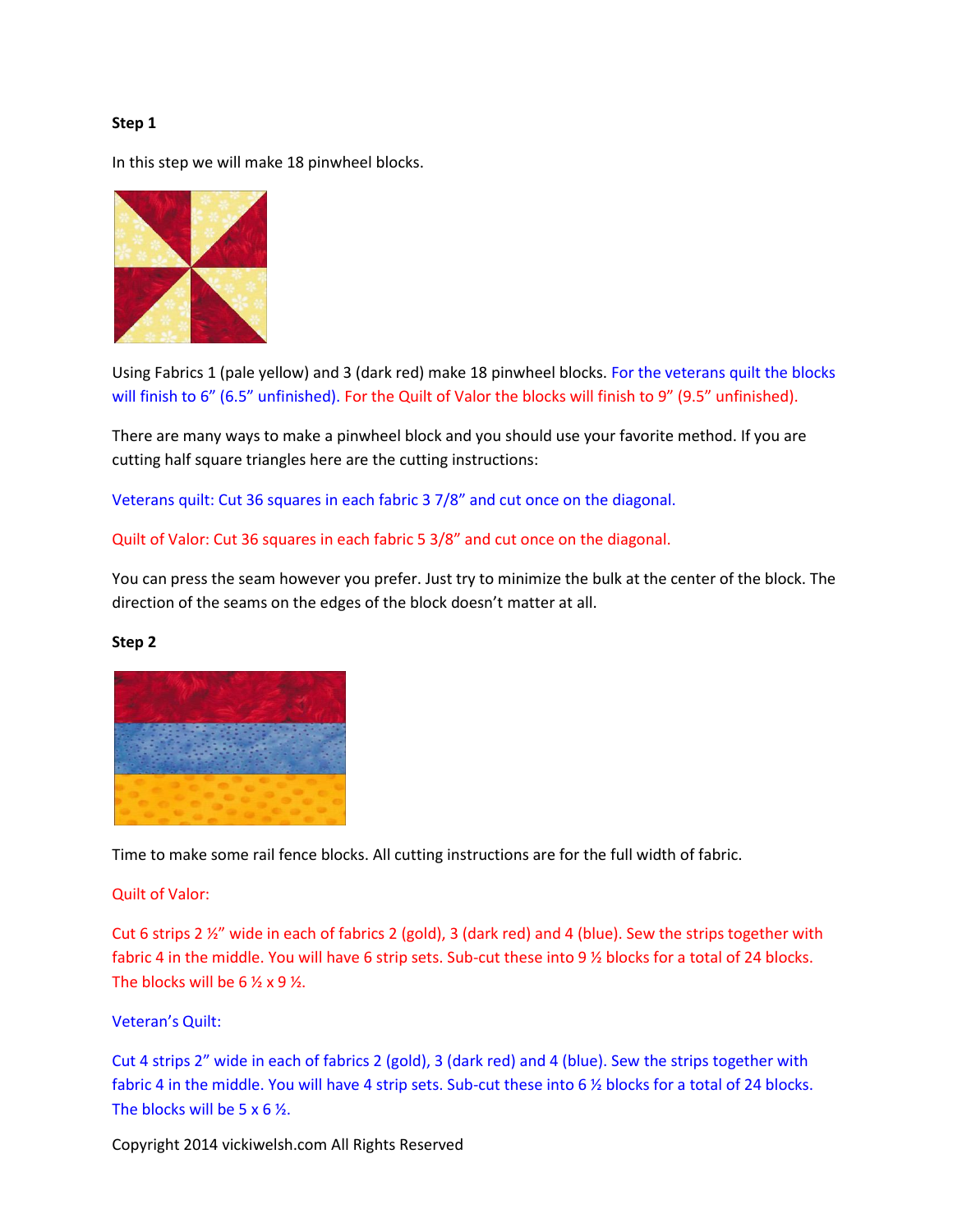#### **Step 3**



In this step we are going to make another set of simple rail fence blocks and cut some additional pieces. The rail fence block cutting instructions are for the full width of the fabric.

## Quilt of Valor:

Cut 6 strips 2 ½" wide in fabrics 2 (gold). Cut 6 strips 4 ½" wide in fabric 4 (blue). Sew the strips together to make 6 strip sets. Sub-cut these into 9  $\frac{1}{2}$  blocks for a total of 24 blocks. The blocks will be 6  $\frac{1}{2}$  x 9  $\frac{1}{2}$ .

Additionally cut 8 - 6  $\frac{1}{2}$ " squares from fabric 3 and cut 9 – 6  $\frac{1}{2}$ " squares from fabric 2.

Veteran's Quilt:

Cut 4 strips 2" wide in fabrics 2 (gold). Cut 4 strips 3 ½" wide in fabric 4 (blue). Sew the strips together to make 4 strip sets. Sub-cut these into 6  $\frac{1}{2}$  blocks for a total of 24 blocks. The blocks will be 5 x 6  $\frac{1}{2}$ .

Additionally cut  $8 - 5$ " squares from fabric 3 and cut  $9 - 5$ " squares from fabric 2.

### **Step 4**

No it's time to put it all together.

First a little more cutting. This quilt is assembled on point so we have to cut side and corner setting triangles.

Quilt of Valor:

All of these cutting directions are for fabric 4 (blue)

Corner triangles: Cut 2 squares 7 3/16" (or round up to 7 ¼"), cut once on the diagonal for 4 triangles

Large side triangles: Cut 3 squares 13 15/16" (or round up to 14"), cut twice on the diagonal for 12 triangles. You will use 10 of them.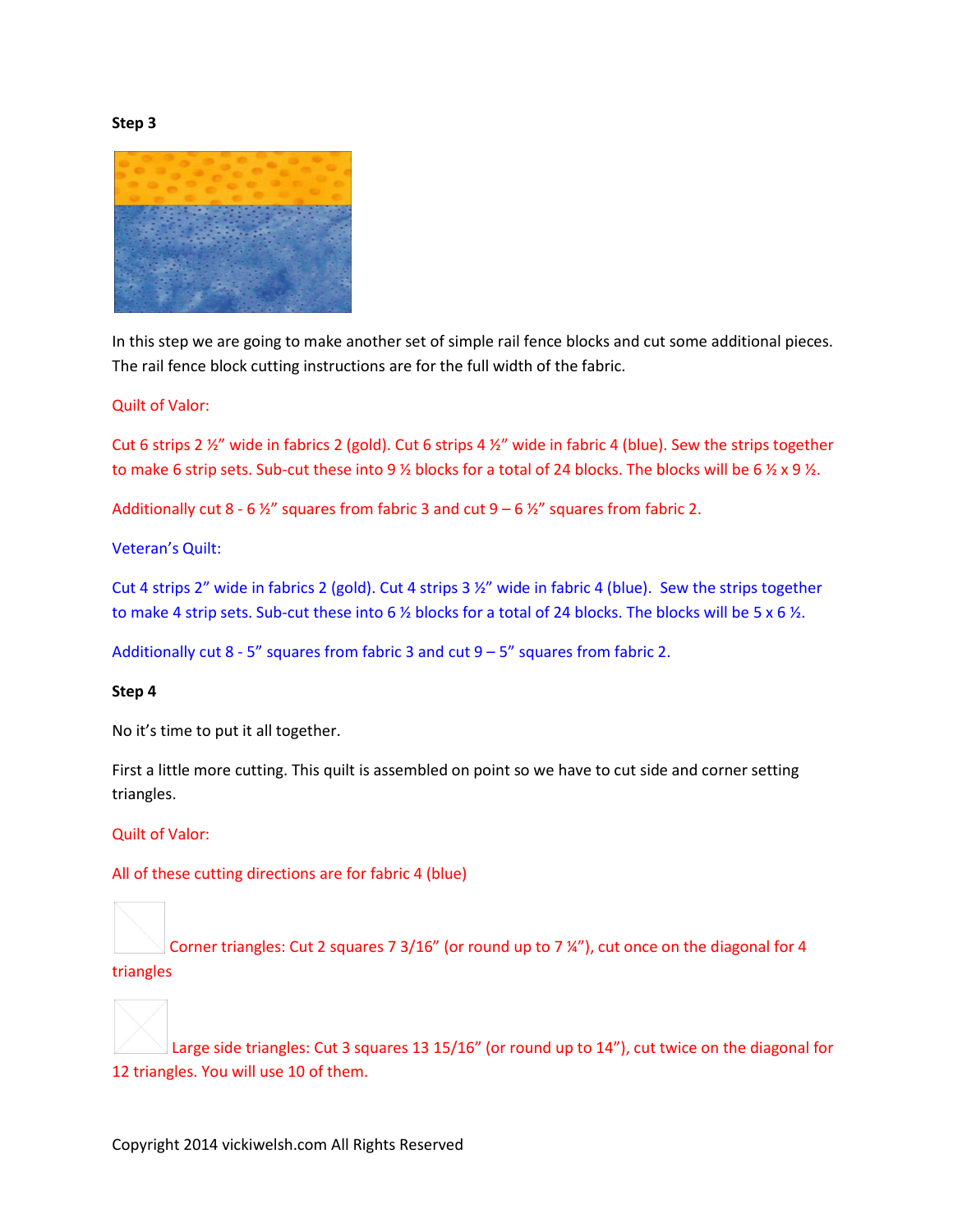Small side triangles: Cut 4 squares 9 11/16" (or round up to 9 ¾"), cut twice on the diagonal for 16 triangles. You will use 14 of them.

Cut 8 strips (WOF) 2 ½" for the border.

Veteran's Quilt:

All of these cutting directions are for fabric 4 (blue)

Corner triangles: Cut 2 squares 5 1/8", cut once on the diagonal for 4 triangles



Large side triangles: Cut 3 squares 9 11/16" (or round up to 9 3/4"), cut twice on the diagonal for 12 triangles. You will use 10 of them.



Small side triangles: Cut 4 squares 7 9/16" (or round up to 7 5/8"), cut twice on the diagonal for 16 triangles. You will use 14 of them.

Cut 6 strips (WOF) 2 ½" for the border.

Now let's put it all together!

Here's the center of the quilt.



It will be put together in rows. The chart on the next page will help.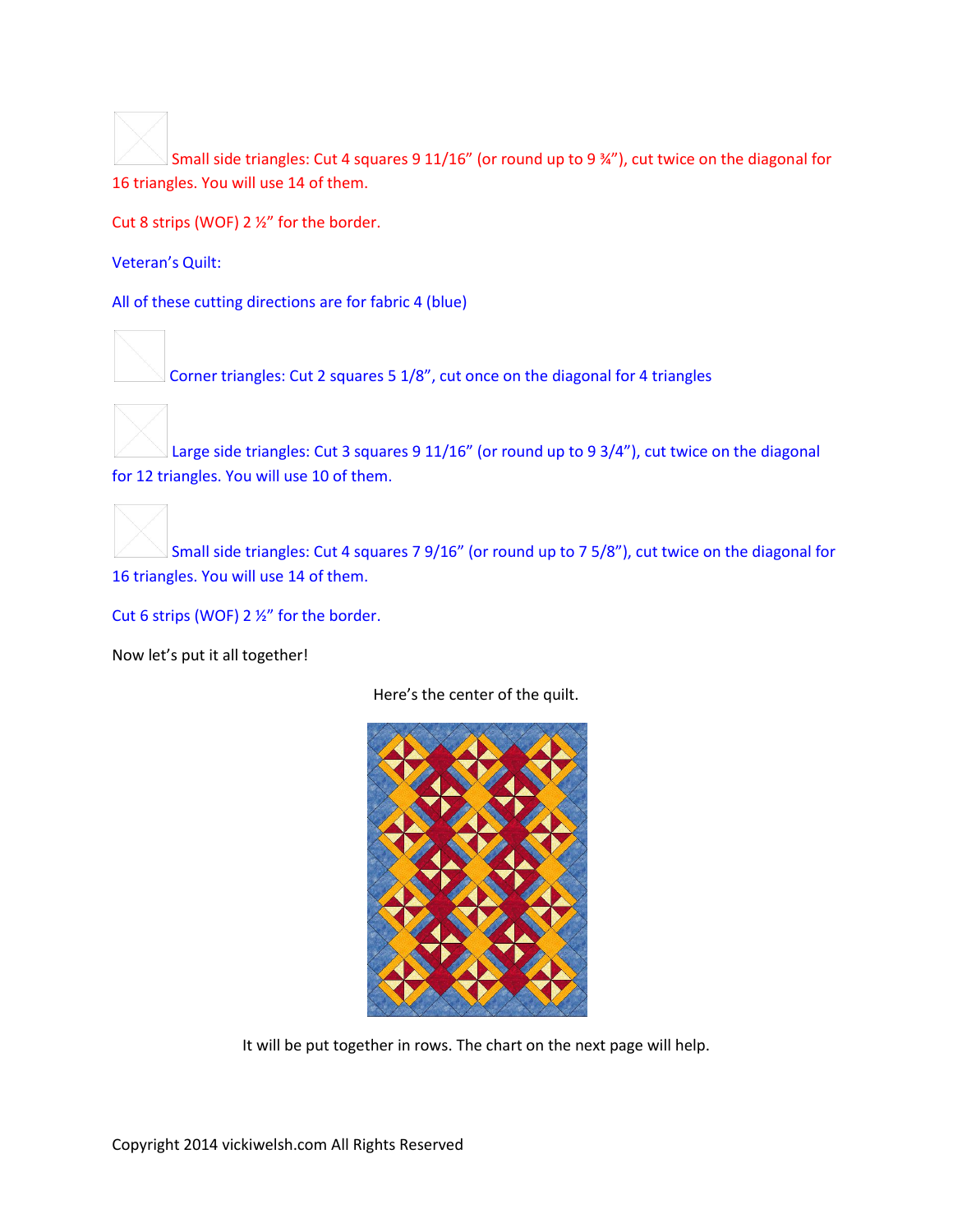

As you are assembling the rows pay particular attention to the orientation of the rail fence blocks to get the colors lined up properly.

For the border sew the 2 ½" strips together end to end. Measure the length of the quilt. It's best to measure on the sides and in the center and use the average measurement to cut the side strips. Sew the side borders. Measure for the top and bottom borders the same way. Cut them and sew them on the quilt to finish it off.